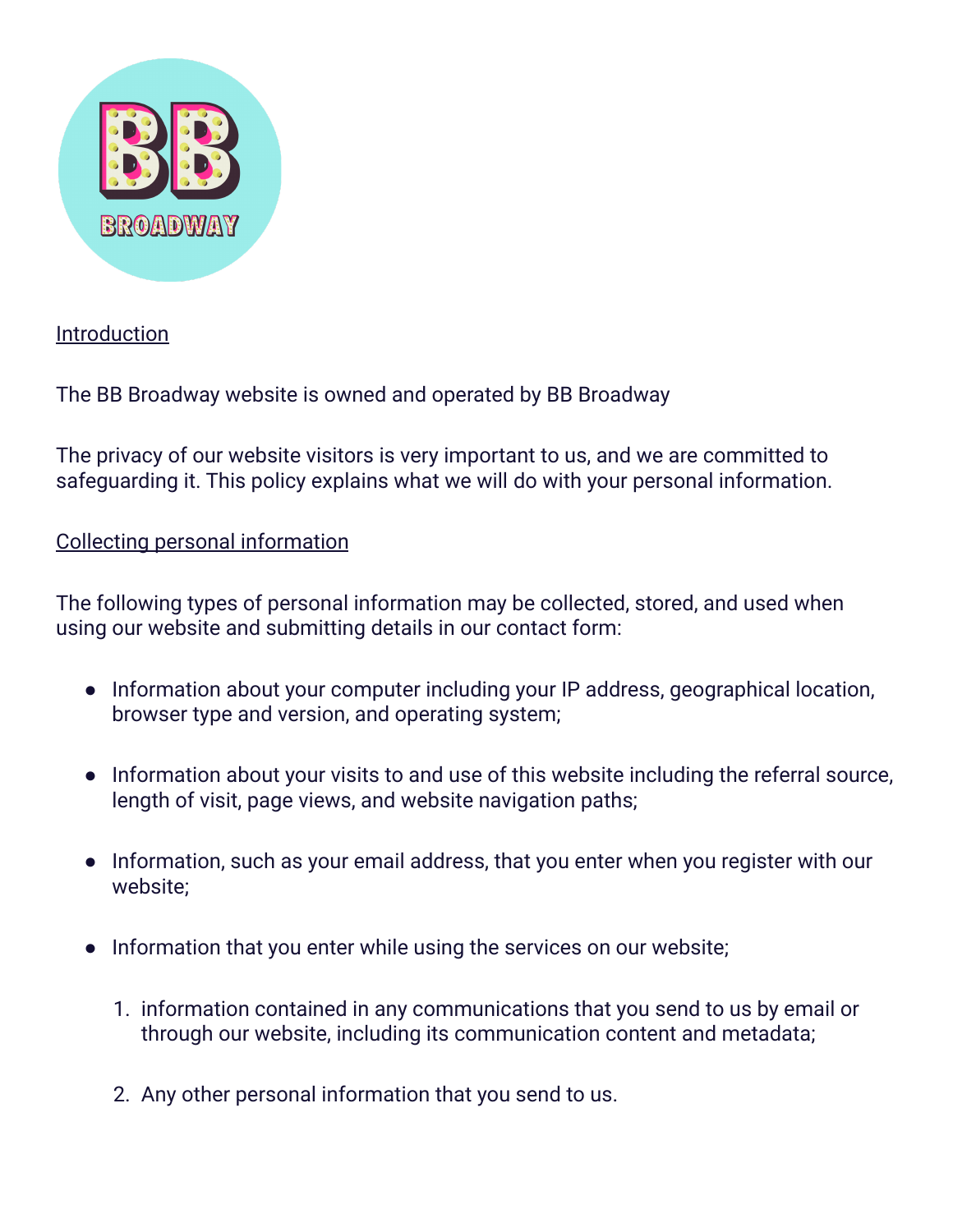Before you disclose to us the personal information of another person, you must obtain that person's consent to both the disclosure and the processing of that personal information in accordance with this policy.

### Using your personal information

Personal information submitted to us through our website will be held on our system and used for operational purposes only such as:

- Administering our website and business;
- Personalizing our website for you;
- Enabling your use of the services available on our website;
- Sending statements, invoices, and payment reminders to you, and collecting payments from you;
- Sending you non-marketing commercial communications;
- Sending you email notifications that you have specifically requested;
- Sending you marketing communications relating to our business which we think may be of interest to you, by post or, where you have specifically agreed to this, by email or similar technology (you can inform us at any time if you no longer require marketing communications);
- Dealing with inquiries and complaints made by or about you relating to our website;
- Keeping our website secure and prevent fraud;

We will not, without your express consent, supply your personal information to any third party for their or any other third party's direct marketing.

# Disclosing personal information

We may disclose your personal information to any of our employees.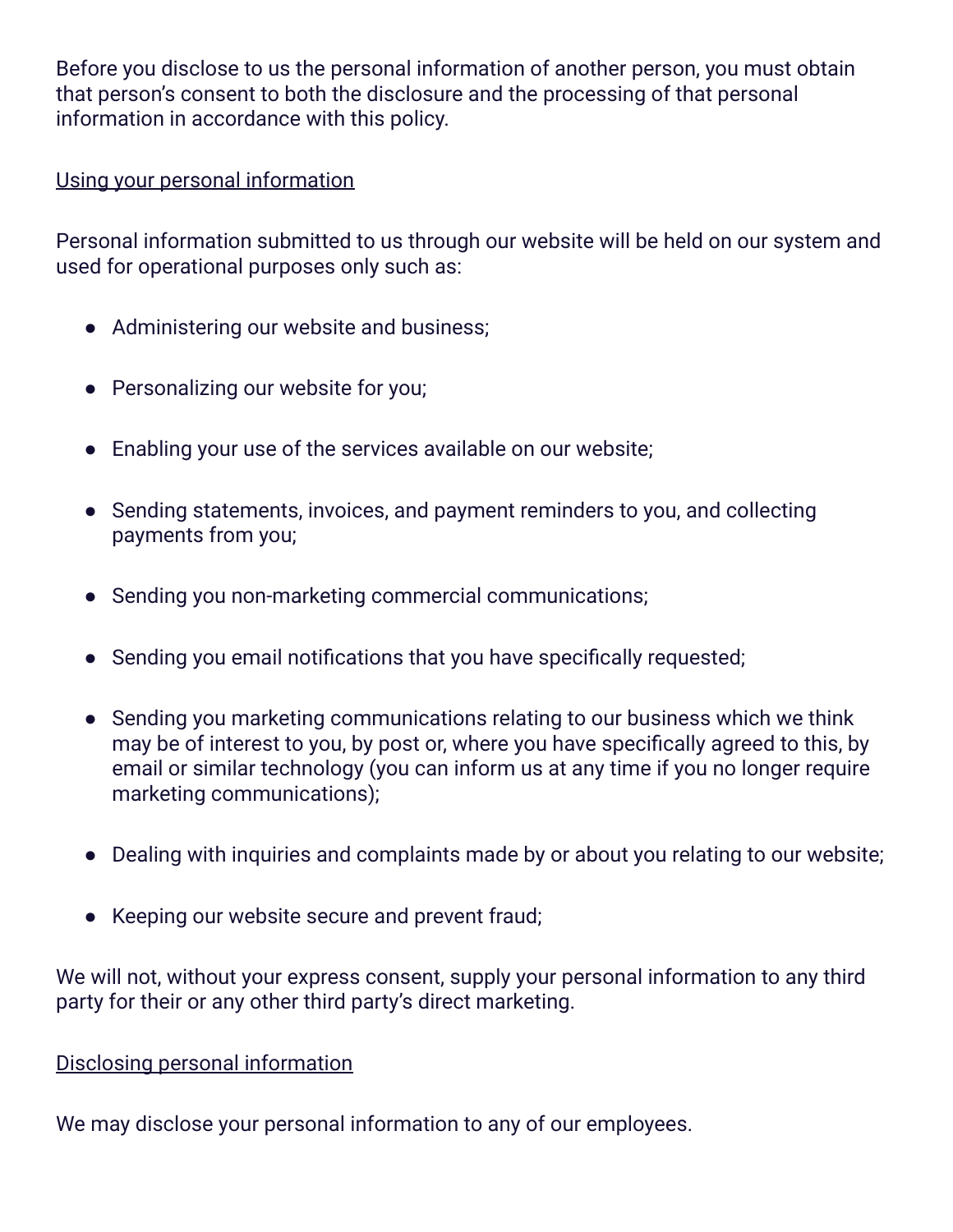We may disclose your personal information:

- To the extent that we are required to do so by law;
- In connection with any ongoing or prospective legal proceedings;

# Retaining personal information

- 1. This Section sets out our data retention policies and procedure, which are designed to help ensure that we comply with our legal obligations regarding the retention and deletion of personal information.
- 2. Personal information that we process for any purpose or purposes shall not be kept for longer than is necessary for that purpose or those purposes.
- 3. Notwithstanding the other provisions of this Section we will retain documents (including electronic documents) containing personal data:
	- 1. To the extent that we are required to do so by law;
	- 2. If we believe that the documents may be relevant to any ongoing or prospective legal proceedings; and
	- 3. In order to establish, exercise, or defend our legal rights (including providing information to others for the purposes of fraud prevention and reducing credit risk).

### Security of your personal information

- 1. We will take reasonable technical and organisational precautions to prevent the loss, misuse, or alteration of your personal information.
- 2. We will store all the personal information you provide on our secure (passwordand firewall-protected) servers.
- 3. You acknowledge that the transmission of information over the internet is inherently insecure, and we cannot guarantee the security of data sent over the internet.